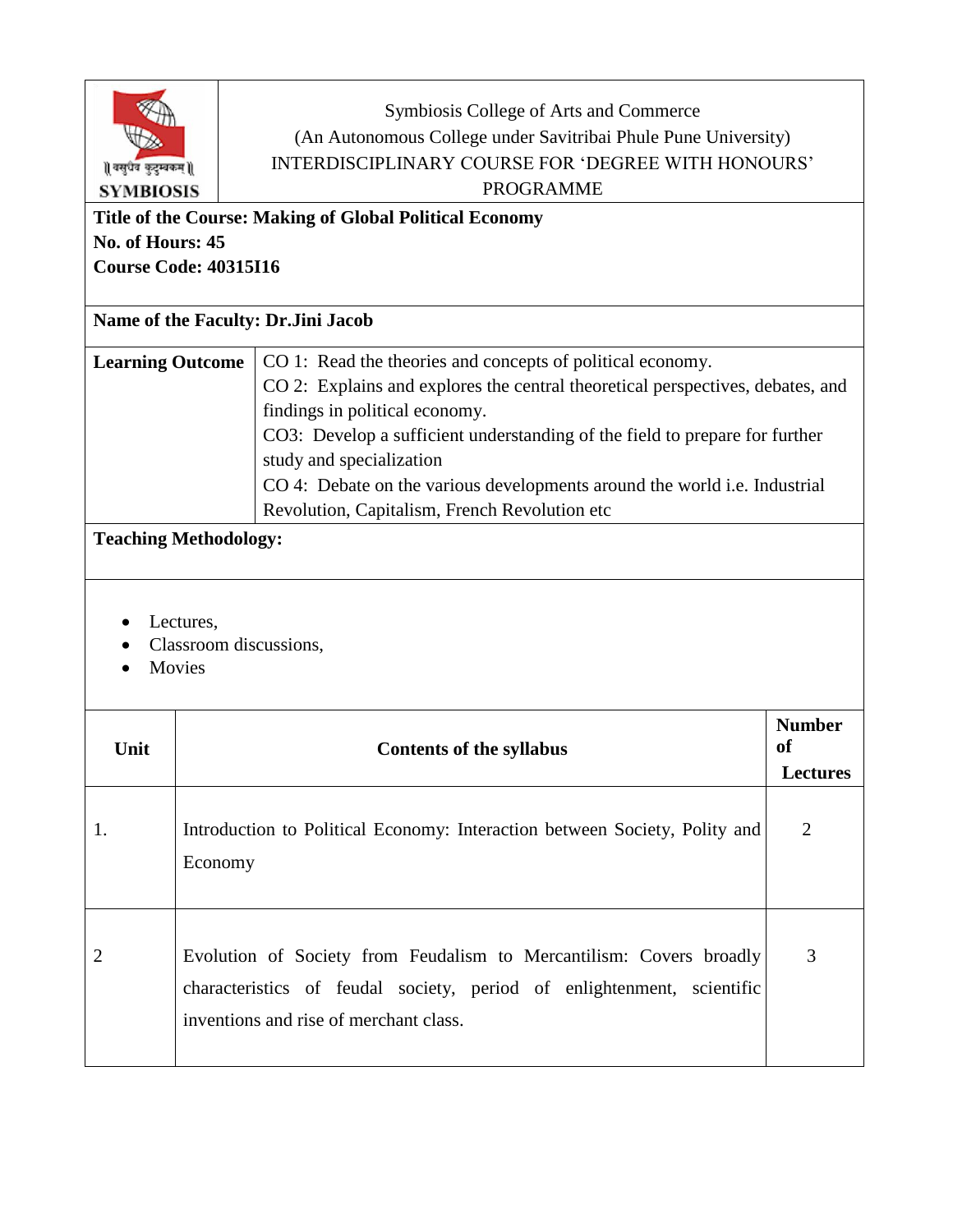| 3  | Colonial Expansion - New Markets- Political Economy of markets -<br>Classical Economists' view of market system.                                                                                                                                            | $\overline{2}$ |
|----|-------------------------------------------------------------------------------------------------------------------------------------------------------------------------------------------------------------------------------------------------------------|----------------|
| 4  | First Industrial Revolution and its impact on the society                                                                                                                                                                                                   | 3              |
| 5  | <b>Importance of French Revolution</b>                                                                                                                                                                                                                      | $\overline{2}$ |
| 6  | Karl Marx and his ideas on Capitalism                                                                                                                                                                                                                       | $\overline{2}$ |
| 7  | Second Industrial Revolution of 20 <sup>th</sup> Century- Fordism                                                                                                                                                                                           | $\overline{2}$ |
| 8  | Economic Aspects of World War 1 and its impact on the world politics                                                                                                                                                                                        | 3              |
| 9  | Period of Great Depression and how it changes the world economy                                                                                                                                                                                             | $\overline{2}$ |
| 10 | Keynesian Economic Policy Prescriptions                                                                                                                                                                                                                     | $\overline{2}$ |
| 11 | Economic aspects II World War - Making of GATT 1948- IMF / World<br>Bank.                                                                                                                                                                                   | $\overline{2}$ |
| 12 | Period of Expansion 1945-1970                                                                                                                                                                                                                               | $\overline{2}$ |
| 13 | Emergence of Cold war: Covers important events, Truman Doctrine,<br>Marshall Plan, Mao Zedong and People's Republic of China, Korean War,<br>Cuban Missile Crisis, Military Keynesianism, Vietnam War, Fall of USSR<br>and aftermath of USSR disintegration | $\overline{4}$ |
| 14 | Oil Crisis of 1973 and rise of Monetarism                                                                                                                                                                                                                   | $\overline{2}$ |